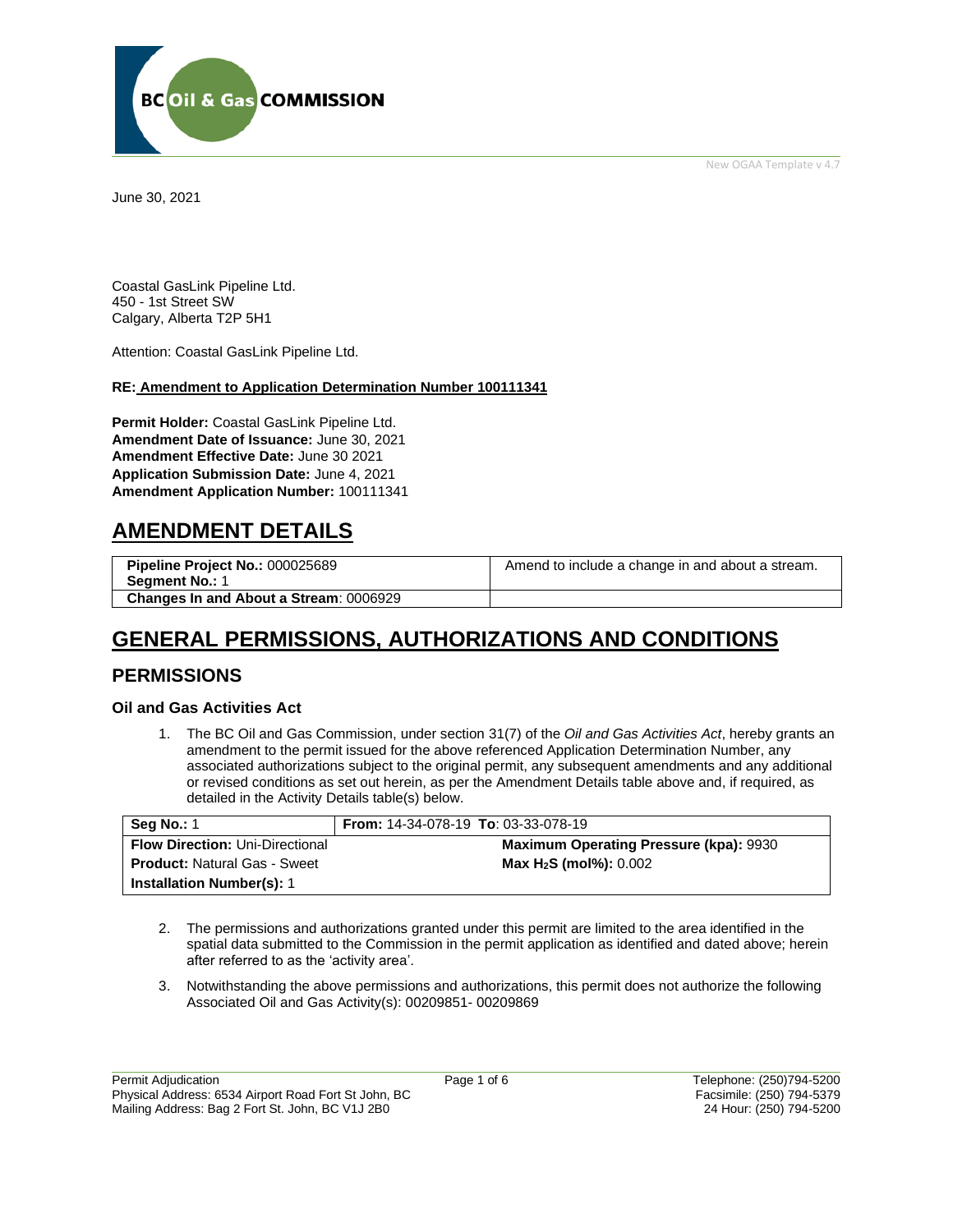## **CONDITIONS**

### **Notification**

- 4. Unless a submission has been made under condition 5, the permit holder must annually, on or before March 31 of each year, submit to the Commission a Post Construction Plan map showing the location and nature of any construction activities completed under this permit during the previous calendar year.
- 5. Within 60 days of completion of construction activities under this permit, the permit holder must submit to the Commission a Post Construction Plan as a shape file and PDF plan accurately identifying the location of the total area actually disturbed under this permit, and a written statement indicating whether the permit holder has complied with the permit conditions and applicable legislation relating to the design and construction of the activities authorized under this permit. The written statement must be signed by the permit holder and specify the date on which it was made. The shapefile and plan must be submitted via eSubmission.

#### **Clearing/Forest Act**

- 6. The Permit Holder is permitted to fell any trees located on Crown land within 1.5 tree lengths of the activity area that are considered to be a safety hazard according to *Workers Compensation Act*  regulations and must be felled in order to eliminate the hazard. Trees or portions of these trees that can be accessed from the activity area without causing damage to standing timber may be harvested.
- 7. Clearing and site preparation must be confined to the area approved in the Certified Project Description of the associated Environmental Assessment Certificate.

#### **Water Course Crossings and Works**

- 8. Stream, lake and wetland crossings must be constructed in accordance with the methods and any mitigations, as specified in the application.
- 9. Following initial construction, stream, lake and wetlands crossings are authorized for necessary pipeline maintenance activities on the activity area except for:
	- a) stream bank or stream bed revetment works in a stream classified as S1, S2, S3, S4 or S5;
	- b) pipe replacement within the stream channel where the original application specified a trenchless crossing method and the planned works involve a trenched crossing method;
	- c) permanent alteration of a stream bank;
	- d) works within a Temperature Sensitive Stream established by order under s. 27 of the Environmental Protection and Management Regulation; or
	- e) works within a Fisheries Sensitive Watershed established by order under s. 28 of the Environmental Protection and Management Regulation.
- 10. The Permit Holder must ensure any instream works related to pipeline maintenance are planned and overseen by a qualified professional. This individual must assess and determine whether planned works pose a risk to any of the features listed below, and is responsible for developing and implementing mitigation measures to reduce any potential impacts on these features, as required:
	- a) fish or important fisheries habitat;
	- b) species identified as special concern, threatened, or endangered under the federal *Species at Risk Act*; or
	- c) species identified by Order as a species at risk under the *Forest and Range Practices Act* or the *Oil and Gas Activities Act.*

This assessment must be provided to the Commission upon request.

- 11. Open cut crossings of wetlands must be planned and conducted in accordance with the relevant detail in that are specified in the application, and the following requirements:
	- a) where the wetland substrate consists of rocks, pebbles or coarse gravel overlaying finer material, this material must be removed and stockpiled separately above the high water mark of the wetland for replacement during restoration;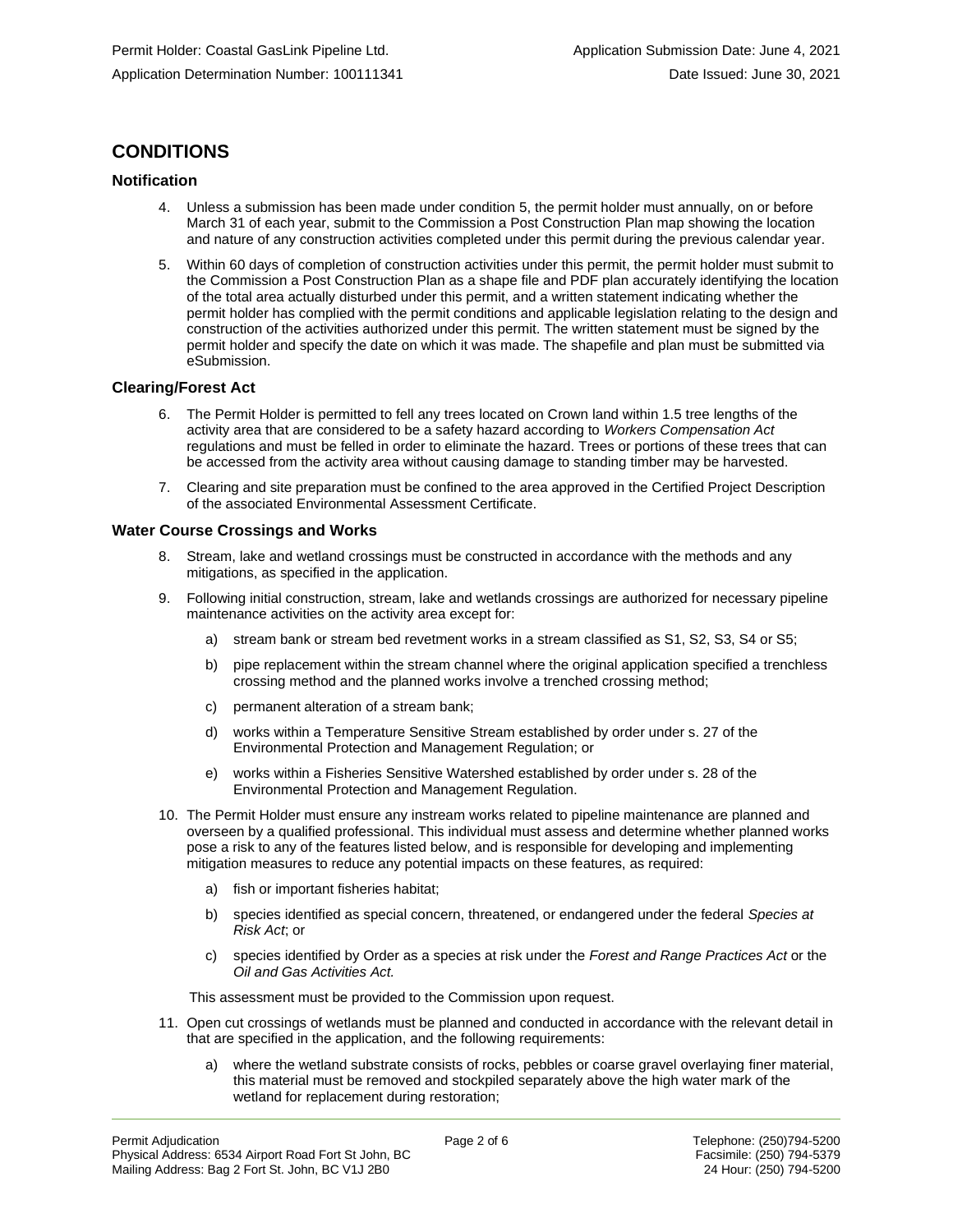- b) materials referred to in (a) must be excavated and stockpiled in a manner that minimizes sediment dispersal within the wetland and must be replaced in a manner that minimizes disturbance to the wetland following pipeline installation;
- c) channels, banks and beds of wetlands, including any disturbed stable natural material, must be restored, to the extent practicable, to the structure and conditions that existed before the crossing construction was initiated;
- d) excavated materials must be contained using appropriate techniques, so that that sediment-laden water and spoil do not re-enter the wetland; and
- e) any sediment-laden trench water must be pumped onto stable surfaces in a manner that does not cause erosion of soils or release of suspended sediments to watercourses.
- 12. Construction or maintenance activities within a fish bearing stream or wetland must occur:
	- a) during the applicable reduced risk work windows as specified in the Peace Region Selected Terrestrial and Aquatic Wildlife Least-Risk Windows; or, as amended from time to time;
	- b) in accordance with alternative timing and associated mitigation recommended by a qualified professional and accepted by the Commission; or
	- c) in accordance with an authorization or letter of advice from Fisheries and Oceans Canada that is provided to the Commission.

If activities are to occur in accordance with b or c above, the documentation must be submitted to the Commission prior to commencement of activities.

- 13. Equipment to be used in or adjacent to a stream, lake or wetland must be clean or otherwise free of external grease, oil or other fluids, excessive muds, soil and vegetation, prior to entering the waterbody.
- 14. Within the RMA, generators and other stationary equipment that require refueling must be situated in secondary containment capable of containing the fuel capacity of the generators.
- 15. Except with leave of the Commission, prior to construction activities in a wetland, the permit holder must develop a wetland Water Quality Monitoring Program to the satisfaction of the Commission. The wetland Water Quality Monitoring Program must:
	- a) be developed, implemented and supervised by a qualified professional;
	- b) be consistent with the BC Water Quality Guidelines;
	- c) include environmental water quality monitoring for potential exceedance of the BC Water Quality Guidelines for the protection of aquatic life or, where they exist, the Water Quality Objectives for a specific wetland, as they may be amended from time to time;
	- d) where appropriate, require pre and post construction monitoring proximal to the location of potential disturbance from construction activities;
	- e) require sampling that is representative of water quality variation across the pipeline right of way through wetlands with a riparian classification of W1; and
	- f) require documentation of pre and post construction monitoring completed under (d).
- 16. The permit holder must implement the Water Quality Monitoring Programs developed as per condition 15 and do each of the following:
	- a) provide records of documentation of all pre and post construction monitoring to the Commission;
	- b) immediately report to the Commission any exceedance of the BC Water Quality Guidelines for aquatic life or, where they exist, the Water Quality Objectives for a specific watercourse or wetland that persist for a period of 24 hours or greater, relative to the baseline; and
	- c) immediately take steps to address the factors producing any exceedance of the BC Water Quality Guidelines for aquatic life, relative to the baseline, should any exceedance persist for a period of 24 hours or greater, and where such steps do not result in addressing the turbidity exceedance, promptly suspend construction operations at the site of activities causing the exceedance until effective solutions, satisfactory to the Commission, have been developed and implemented.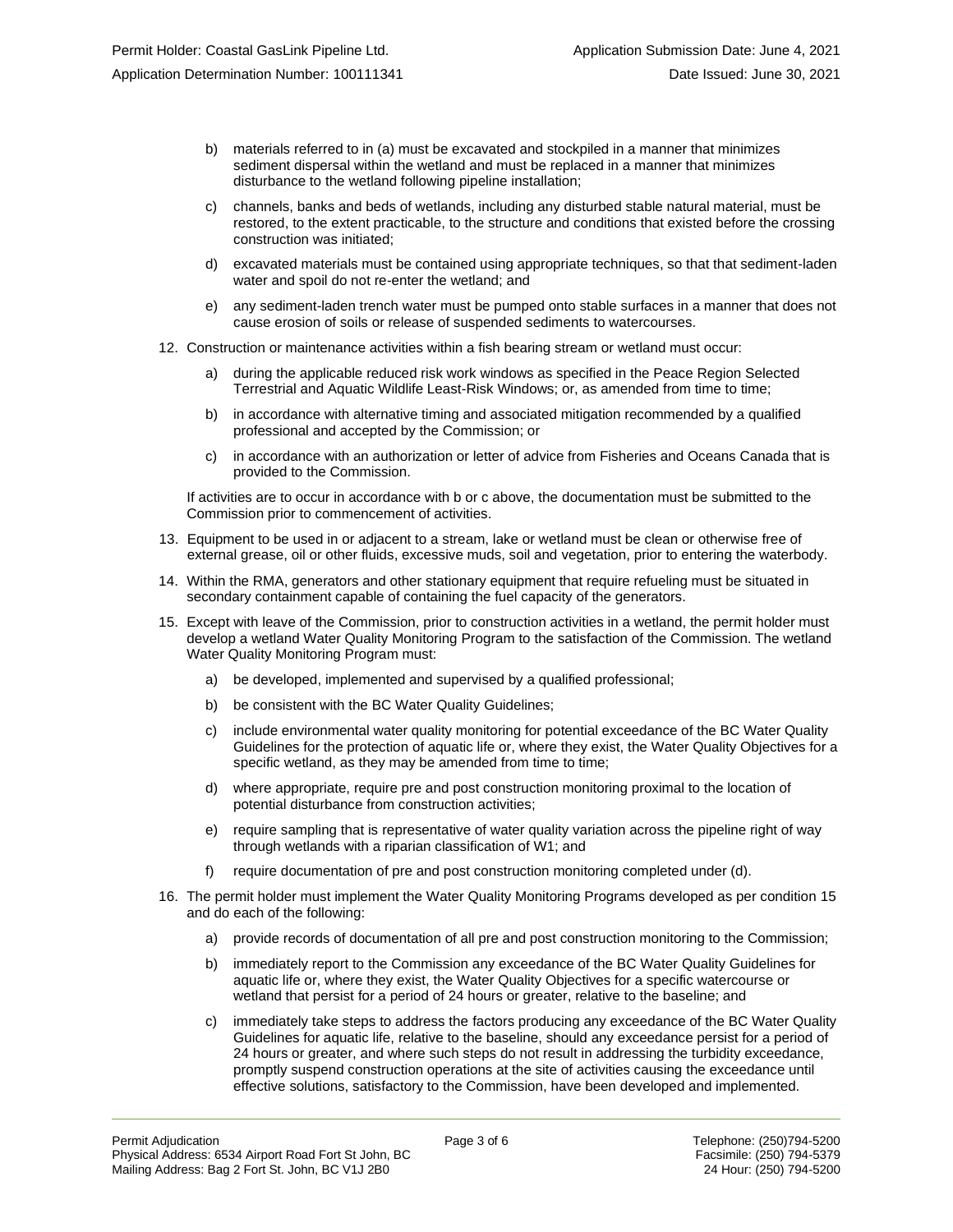- 17. As part of the post construction monitoring program, the permit holder must, for all watercourse and wetland crossings:
	- a) inspect and provide a report to the Commission that includes assessment of:
		- i. RMA stability;
		- ii. erosion risk to the watercourse;
		- iii. vegetation re-establishment within the RMA, including species composition, percent establishment, and presence of invasive plant species; and
		- iv. identify where contingency measures may be required to address the items in (i), (ii) or (iii).

Where contingency measures are required, the permit holder must develop and implement an appropriate plan to the satisfaction of the Commission.

- 18. The permit holder must construct, maintain, and deactivate all mechanical stream crossings constructed for access within the operating area according to the following requirements, as applicable:
	- a) Wetland crossings must be constructed, maintained and removed in accordance with the following:
		- i. organic cover within and adjacent to the wetland must be retained;
		- ii. minimize erosion or release of sediment within the wetland;
		- iii. any padding materials must be placed on the wetland surface only and must not be used for infilling;
		- iv. any padding materials must be removed as soon as practicable following construction, considering weather and ground conditions; and
		- v. the wetland, including banks and bed, must be restored, to the extent practicable, to the condition that existed before the crossing was initiated.

### **Archaeology**

- 19. No construction activities are authorized in the vicinity of archaeology site(s) GkRf-29 without the issuance of a site alteration permit, pursuant to the terms under Section 12.4 of the *Heritage Conservation Act* and as approved by the BC Oil and Gas Commission.
- 20. If an artifact, feature, material or thing protected under the *Heritage Conservation Act* is identified within the activity area, the permit holder must, unless the permit holder holds a permit under Section 12.4 of the *Heritage Conservation Act* issued by the BC Oil and Gas Commission in respect of that artifact, feature, material or thing:
	- a) Immediately cease all work in the vicinity of the artifacts, features, materials or things;
	- b) Immediately notify the BC Oil and Gas Commission; and
	- c) Resume work in the vicinity of the artifacts, features, materials or things in accordance with direction from the BC Oil and Gas Commission.
- 21. Prior to the commencement of construction activities the permit holder must:
	- a) Complete an archaeological assessment of the activity area in accordance with applicable requirements of the *Heritage Conservation Act*, and
	- b) Complete and submit to the BC Oil and Gas Commission an acceptable report on the results of the assessment.
- 22. If the report required under the condition above recommends any further assessment work on an area, the permit holder must not begin construction activities on that area until the further assessment is completed.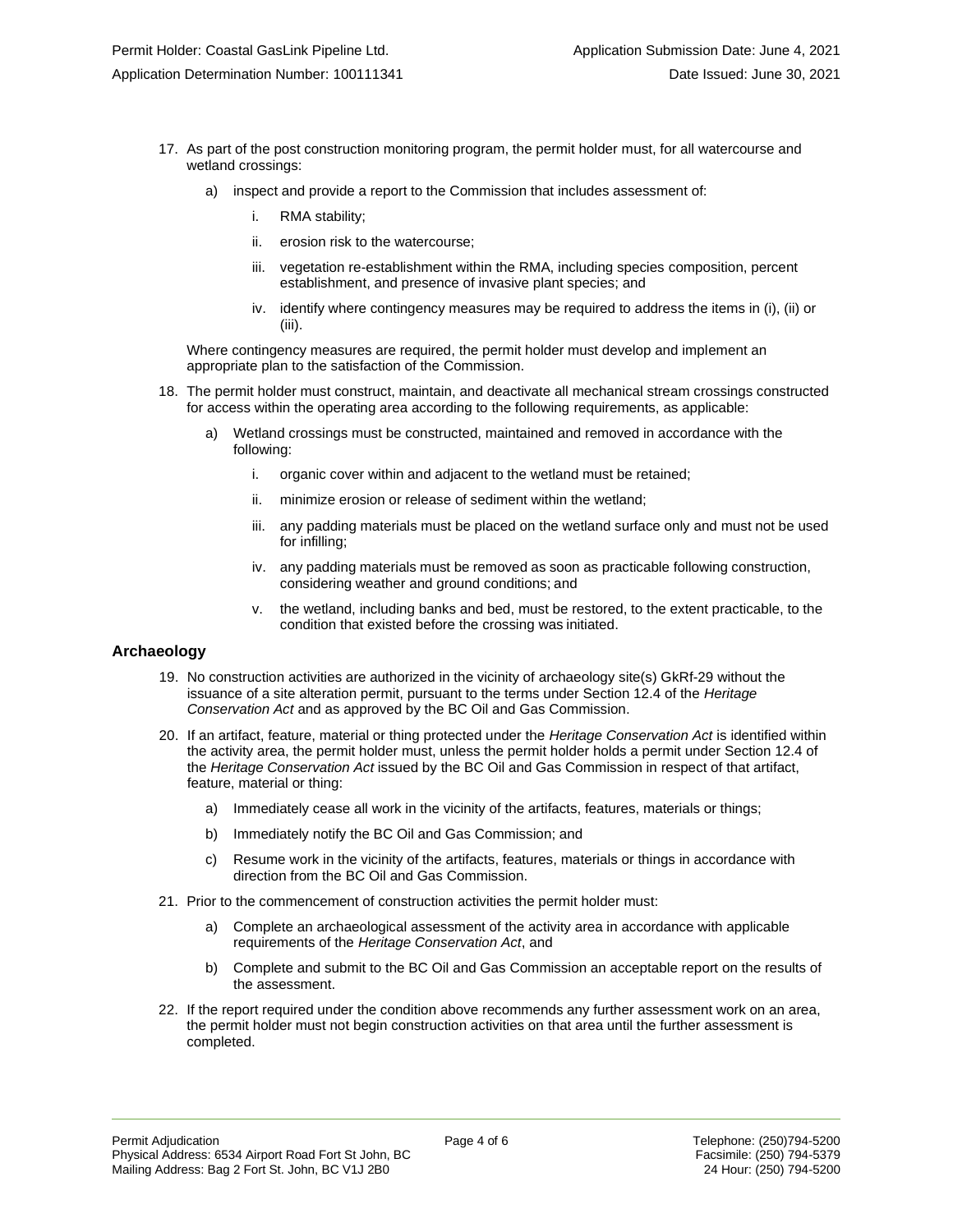### **Environment**

- 23. Construction activities must not result in rutting, compaction or erosion of soils that cannot be reasonably rehabilitated to similar levels of soil productivity that existed on the site prior to the construction activities taking place.
- 24. The permit holder must undertake dust control measures to ensure that dust resulting from construction activities does not affect safe travel on a road or significantly impair the use and enjoyment of lawfully occupied permanent dwellings, significant public use areas or other similar areas.
- 25. The permit holder must undertake reasonable measures to mitigate noise from construction activity that has the potential to affect public safety or significantly impair the use and enjoyment of lawfully occupied permanent dwellings, significant public use areas during periods of use or other similar areas.
- 26. The permit holder must ensure shooflies are constructed in a manner that provides for proper surface drainage, prevents pooling on the surface, and maintains slope integrity.
- 27. In all locations where run-off from the area of the pipeline right of way or work space may flow into a watercourse, the permit holder must contour and stabilize banks and approach slopes and install berms, silt fences, cross ditches, or implement other alternative effective measures as appropriate to minimize erosion and avoid sediment deposit into the watercourse.

### **Agriculture Land Commission**

- 28. The permit holder must, in relation to any oil and gas activities and related activities, authorized herein that are located within the Agricultural Land Reserve:
	- a) Implement any recommendations for soil handling and management of surface water contained in the Schedule A report(s) submitted with this application,
	- b) Within 24 months of the date of completion of pipeline construction, conduct reclamation of any area of land disturbed by non-farm use in accordance with any recommendations contained in the Schedule A Report and the requirements set out in Schedule B of the Agreement between the Provincial Agricultural Land Commission and the BC Oil and Gas Commission dated December 8, 2017, to the satisfaction of the BC Oil and Gas Commission, or in accordance with such alternate requirements identified by a Qualified Specialist and agreed to by the BC Oil and Gas Commission, and
	- c) Submit a Schedule B Report to the Oil and Gas Commission and to the landowner(s) if the area of land is private land, in accordance within the timelines specified in the Agreement.

# **ACTIVITY SPECIFIC DETAILS, PERMISSIONS AND CONDITIONS**

### **PIPELINES**

### **Land Area Number:** 100015503 **Pipeline Project Number:** 000025689

### **Technical Pipeline Permissions**

- 29. The permit holder is authorized to construct and operate the pipeline segments 001 to transmit natural gas under a maximum operating pressure of 9930 kPa, and under a maximum concentration of H2S of 0.002 mol% unidirectionally in a 1219 mm (48 inch) diameter pipe, and in accordance Piping & Instrumentation Diagram(s) submitted by Coastal GasLink Pipeline Ltd.: 80373-01-ML-02-001 Revision B, dated June 17, 2020, 4759-01-ML-02-001 R02T1 Revision B, dated June 17, 2020. Changes may be made to pigging design, and to above ground valves and piping, provided that:
	- a) the changes do not affect direct connections to pipelines and facilities;
	- b) there are no changes to approved pressure protection, H2S protection or isolation;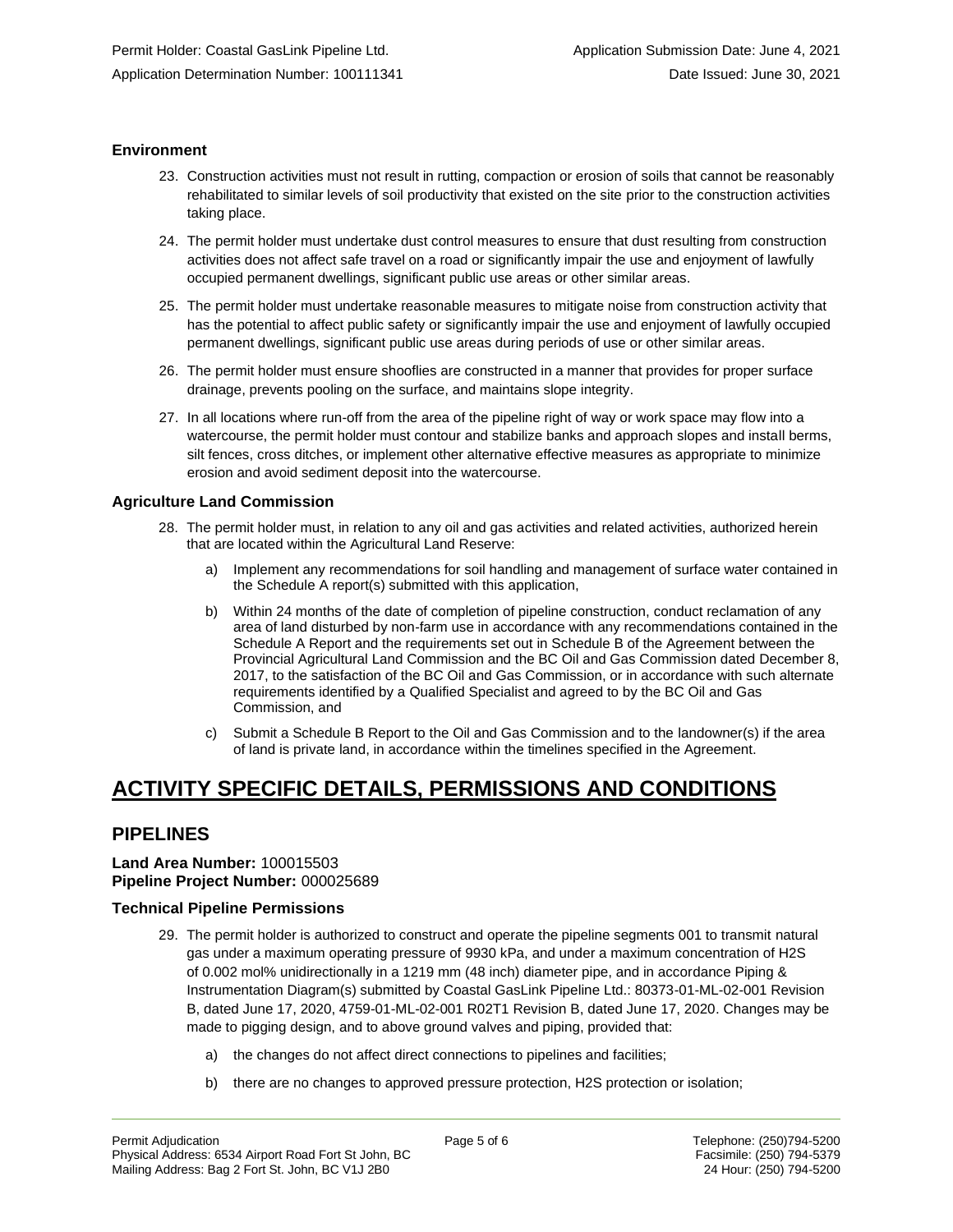- c) there is no substantive impact to any aspect of the project that was included in a consultation under the Consultation and Notification Regulation; and
- d) the design and operation of the pipeline continues to meet all regulatory requirements including the requirements of CSA Z662, as amended from time to time.

# **ADVISORY GUIDANCE**

- 1. Construction Plan 80373-03-ML-15-001-Rev01.pdf is for the permit holder's internal reference only and was not reviewed as a decision tool for this permit, nor does it form an integral part of this permit.
- 2. Instructions for submitting notice of construction start, as required by regulation, can be found in the Oil and Gas Activity Operations Manual on the Commission's website.
- 3. The permit holder must provide notices required by the Pipeline Regulation prior to beginning construction, maintenance or repair of the pipeline.
- 4. As required by section 4 of the Pipeline Regulation, the permit holder must design, construct, operate and maintain the pipeline in accordance with CSA Z662, as amended from time to time.
- 5. As required by section 4(2) of the Pipeline Regulation, the permit holder must submit to the Commission the pipe and component specifications and the as-built drawings for the pipeline within 3 months after completion of construction of a pipeline.
- 6. As required by section 24(1) of the Oil and Gas Activities Act General Regulation, the permit holder must complete the surveying and posting of the pipeline right of way within 16 months after completing construction of the pipeline.
- 7. As required by section 7 of the Pipeline Regulation, the permit holder must include the pipeline authorized by this permit in its Integrity Management Plan and Damage Prevention Program.
- 8. The permit holder must avoid all archaeology sites unless issued a site alteration permit by the Commission, pursuant to section 12 of the *Heritage Conservation Act*.

### **DEFINITIONS**

Unless the condition or its context indicates otherwise, the terms in this permit have the same meaning as defined in the *Oil and Gas Activities Act* or the regulations under that Act.

**"construction activities" or "construction**" means clearing, site preparation, trench excavation, pipe installation and any other activities required to construct a pipeline.

**"qualified specialist"** means a person who possesses an appropriate combination of formal education, knowledge, skills, and experience to conduct a technically sound and rational assessment for the area of practice, and be familiar with applicable regulations, standards, policies, protocols and guidelines.

All pages included in this permit and any attached documents form an integral part of this permit.

Justin aul

\_\_\_\_\_\_\_\_\_\_\_\_\_\_\_\_\_\_\_\_\_\_\_\_\_\_\_\_\_\_\_\_\_\_\_\_\_\_ Justin Anderson Authorized Signatory Commission Delegated Decision Maker

Copied to:

Landowners/Rights Holders . Work Safe BC BC EAO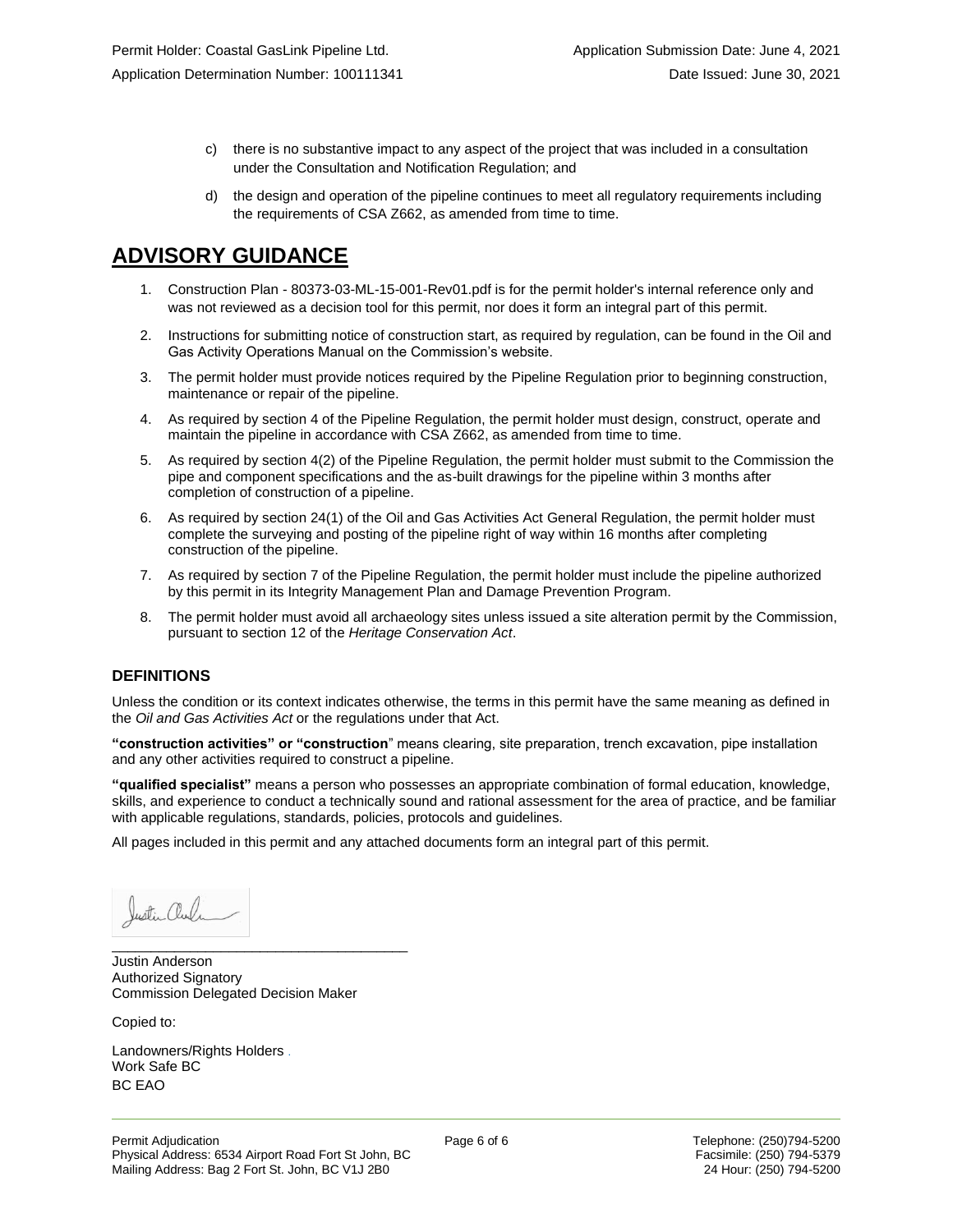New OGAA Template v 4.7



May 18, 2021

Coastal GasLink Pipeline Ltd. 450 - 1st Street SW Calgary, Alberta T2P 5H1

Attention: Coastal GasLink Pipeline Ltd.

#### **RE: Determination of Application Number 100111341**

**Permit Holder:** Coastal GasLink Pipeline Ltd. **Date of Issuance:** May 18, 2021 **Effective Date:** May 18, 2021 **Application Submission Date:** December 14, 2020 **Application Determination Number:** 100111341

# **AUTHORIZED ACTIVITIES**

**Pipeline Project No.: 000025689 | Segment No.: 1** 

# **GENERAL PERMISSIONS, AUTHORIZATIONS AND CONDITIONS**

### **PERMISSIONS**

### **Oil and Gas Activities Act**

- 1. The BC Oil and Gas Commission, under section 25 (1) of the *Oil and Gas Activities Act*, hereby permits the permit holder referenced above to carry out the following activities, indicated in the Authorized Activities table above, subject to the conditions contained herein, any applicable exemptions and authorizations:
	- a. To construct and operate a pipeline as detailed in the Technical Specification Details tables below.

| <b>Seg No.: 1</b>                      | <b>From: 14-34-078-19 To: 03-33-078-19</b>    |
|----------------------------------------|-----------------------------------------------|
| <b>Flow Direction: Uni-Directional</b> | <b>Maximum Operating Pressure (kpa): 9930</b> |
| <b>Product: Natural Gas - Sweet</b>    | Max $H_2S$ (mol%): $0.002$                    |
| <b>Installation Number(s): 1</b>       |                                               |

- 2. The permissions and authorizations granted under this permit are limited to the area identified in the spatial data submitted to the Commission in the permit application as identified and dated above; herein after referred to as the 'activity area'.
- 3. Notwithstanding the above permissions and authorizations, this permit does not authorize the following Associated Oil and Gas Activity(s): 00209851- 00209869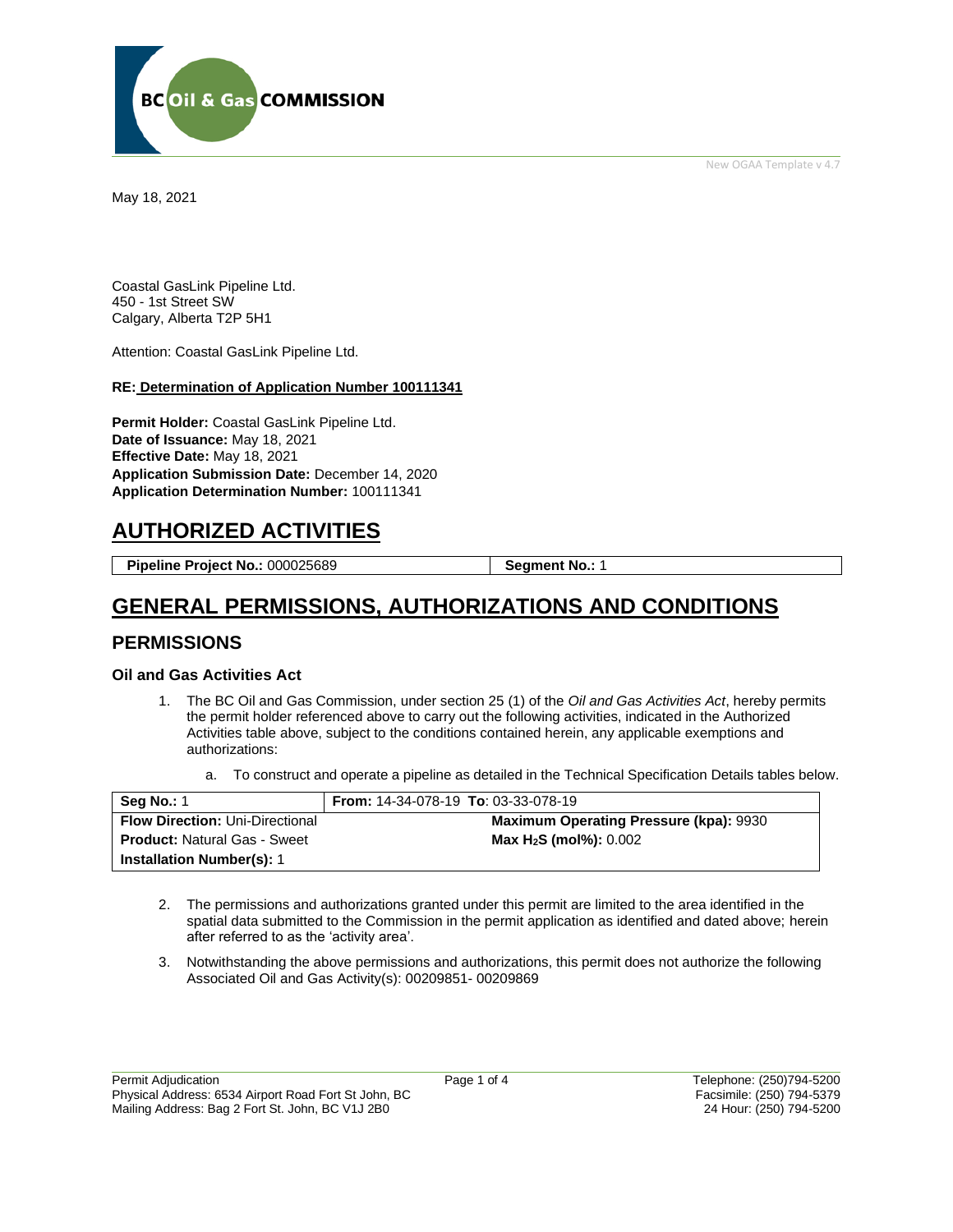## **CONDITIONS**

### **Notification**

- 4. Unless a submission has been made under condition 5, the permit holder must annually, on or before March 31 of each year, submit to the Commission a Post Construction Plan map showing the location and nature of any construction activities completed under this permit during the previous calendar year.
- 5. Within 60 days of completion of construction activities under this permit, the permit holder must submit to the Commission a Post Construction Plan as a shape file and PDF plan accurately identifying the location of the total area actually disturbed under this permit, and a written statement indicating whether the permit holder has complied with the permit conditions and applicable legislation relating to the design and construction of the activities authorized under this permit. The written statement must be signed by the permit holder and specify the date on which it was made. The shapefile and plan must be submitted via eSubmission.

#### **Clearing/Forest Act**

- 6. The Permit Holder is permitted to fell any trees located on Crown land within 1.5 tree lengths of the activity area that are considered to be a safety hazard according to *Workers Compensation Act*  regulations and must be felled in order to eliminate the hazard. Trees or portions of these trees that can be accessed from the activity area without causing damage to standing timber may be harvested.
- 7. Clearing and site preparation must be confined to the area approved in the Certified Project Description of the associated Environmental Assessment Certificate.

#### **Archaeology**

- 8. No construction activities are authorized in the vicinity of archaeology site(s) GkRf-29 without the issuance of a site alteration permit, pursuant to the terms under Section 12.4 of the *Heritage Conservation Act* and as approved by the BC Oil and Gas Commission.
- 9. If an artifact, feature, material or thing protected under the *Heritage Conservation Act* is identified within the activity area, the permit holder must, unless the permit holder holds a permit under Section 12.4 of the *Heritage Conservation Act* issued by the BC Oil and Gas Commission in respect of that artifact, feature, material or thing:
	- a. Immediately cease all work in the vicinity of the artifacts, features, materials or things;
	- b. Immediately notify the BC Oil and Gas Commission; and
	- c. Resume work in the vicinity of the artifacts, features, materials or things in accordance with direction from the BC Oil and Gas Commission.
- 10. Prior to the commencement of construction activities the permit holder must:
	- a. Complete an archaeological assessment of the activity area in accordance with applicable requirements of the *Heritage Conservation Act*, and
	- b. Complete and submit to the BC Oil and Gas Commission an acceptable report on the results of the assessment.
- 11. If the report required under the condition above recommends any further assessment work on an area, the permit holder must not begin construction activities on that area until the further assessment is completed.

#### **Environment**

- 12. Construction activities must not result in rutting, compaction or erosion of soils that cannot be reasonably rehabilitated to similar levels of soil productivity that existed on the site prior to the construction activities taking place.
- 13. The permit holder must undertake dust control measures to ensure that dust resulting from construction activities does not affect safe travel on a road or significantly impair the use and enjoyment of lawfully occupied permanent dwellings, significant public use areas or other similar areas.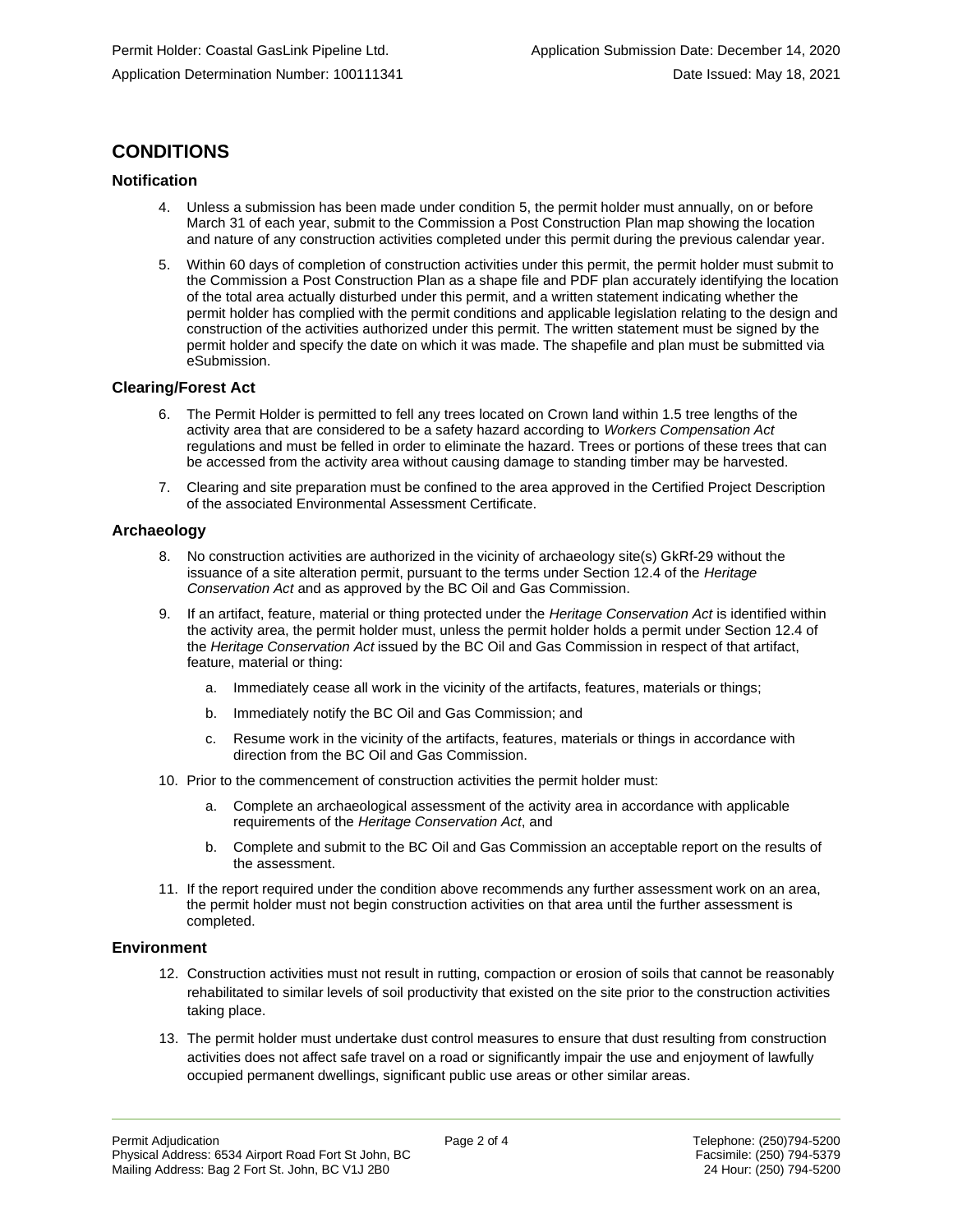- 14. The permit holder must undertake reasonable measures to mitigate noise from construction activity that has the potential to affect public safety or significantly impair the use and enjoyment of lawfully occupied permanent dwellings, significant public use areas during periods of use or other similar areas.
- 15. The permit holder must ensure shooflies are constructed in a manner that provides for proper surface drainage, prevents pooling on the surface, and maintains slope integrity.
- 16. In all locations where run-off from the area of the pipeline right of way or work space may flow into a watercourse, the permit holder must contour and stabilize banks and approach slopes and install berms, silt fences, cross ditches, or implement other alternative effective measures as appropriate to minimize erosion and avoid sediment deposit into the watercourse.

### **Agriculture Land Commission**

- 17. The permit holder must, in relation to any oil and gas activities and related activities, authorized herein that are located within the Agricultural Land Reserve:
	- a. Implement any recommendations for soil handling and management of surface water contained in the Schedule A report(s) submitted with this application,
	- b. Within 24 months of the date of completion of pipeline construction, conduct reclamation of any area of land disturbed by non-farm use in accordance with any recommendations contained in the Schedule A Report and the requirements set out in Schedule B of the Agreement between the Provincial Agricultural Land Commission and the BC Oil and Gas Commission dated December 8, 2017, to the satisfaction of the BC Oil and Gas Commission, or in accordance with such alternate requirements identified by a Qualified Specialist and agreed to by the BC Oil and Gas Commission, and
	- c. Submit a Schedule B Report to the Oil and Gas Commission and to the landowner(s) if the area of land is private land, in accordance within the timelines specified in the Agreement.

# **ACTIVITY SPECIFIC DETAILS, PERMISSIONS AND CONDITIONS**

### **PIPELINES**

#### **Land Area Number:** 100015503 **Pipeline Project Number:** 000025689

### **Technical Pipeline Permissions**

- 18. The permit holder is authorized to construct and operate the pipeline segments 001 to transmit natural gas under a maximum operating pressure of 9930 kPa, and under a maximum concentration of H2S of 0.002 mol% unidirectionally in a 1219 mm (48 inch) diameter pipe, and in accordance Piping & Instrumentation Diagram(s) submitted by Coastal GasLink Pipeline Ltd.: 80373-01-ML-02-001 Revision B, dated June 17, 2020, 4759-01-ML-02-001 R02T1 Revision B, dated June 17, 2020. Changes may be made to pigging design, and to above ground valves and piping, provided that:
	- a. the changes do not affect direct connections to pipelines and facilities;
	- b. there are no changes to approved pressure protection, H2S protection or isolation;
	- c. there is no substantive impact to any aspect of the project that was included in a consultation under the Consultation and Notification Regulation; and
	- d. the design and operation of the pipeline continues to meet all regulatory requirements including the requirements of CSA Z662, as amended from time to time.